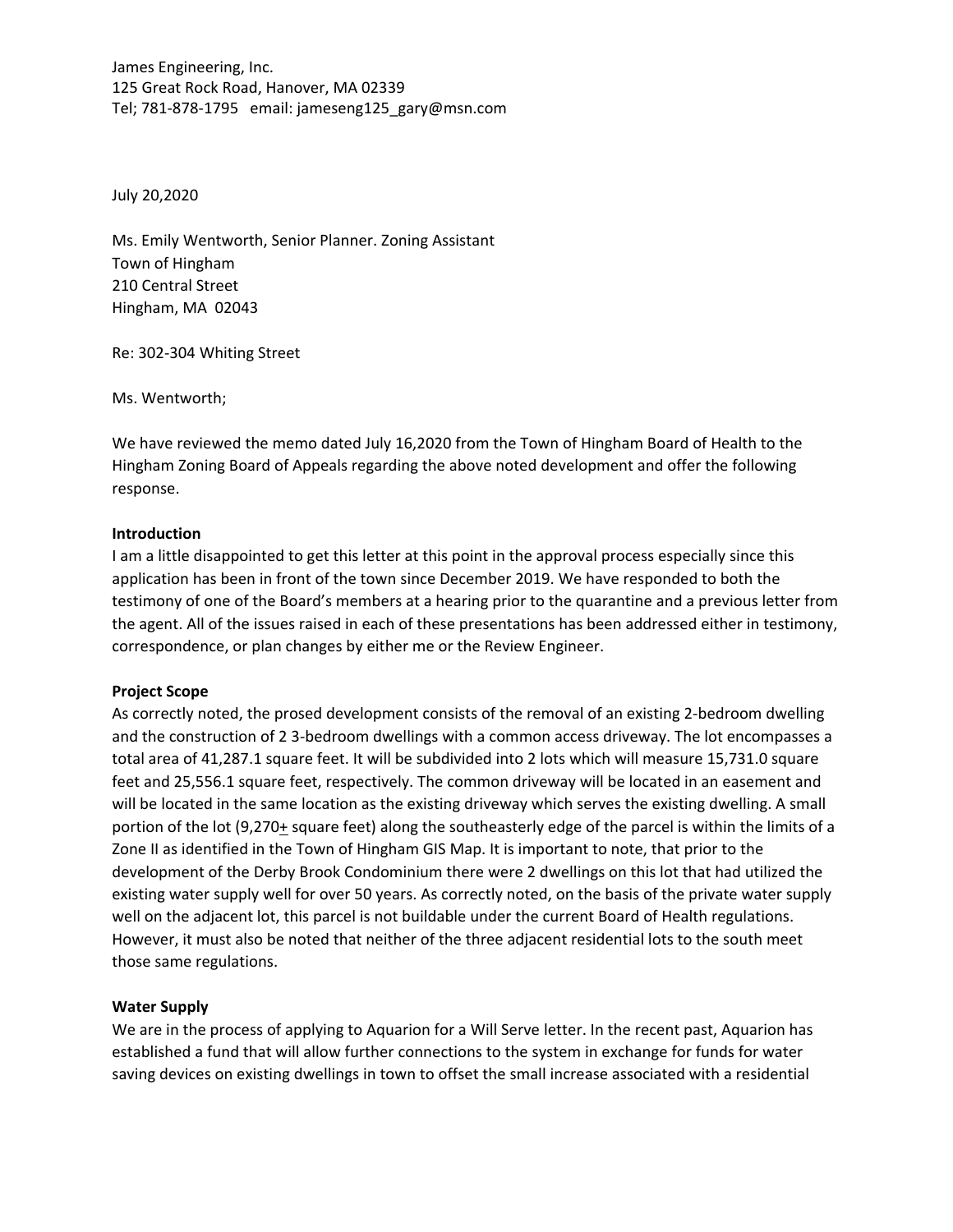James Engineering, Inc. 125 Great Rock Road, Hanover, MA 02339 Tel; 781‐878‐1795 email: jameseng125\_gary@msn.com

house lot. I do not see any reason why these 2 dwellings would be treated any differently than the market units that have been recently connected to the system around the community.

# **State Title V Loading Standards**

As proposed, the 2 proposed subsurface sewage disposal systems meet all of the requirements of the State Title V requirements. They are located outside any Nitrogen sensitive zone as defined by the state thus, none of the issues regarding nitrogen loading limitations are applicable to the development. Since the private well on the adjacent lot is in the Zone II, the proposed leaching facilities are actually located outside of the zone and therefor down gradient of the well and cannot impact the water quality in the well.

## **Nitrogen Load Calculations**

I have reviewed the calculations. They are based upon the Cape Cod Commission Technical Paper No. 91-001 dated April 1992. There are a number of issues with the calculations that must be raised.

- 1. The total lawn area is substantially overestimated for each of the lots. In reality I would anticipate that only 12,000 square feet of the lot will actually be maintained as lawn. This total is actually greater than the recommendations of the technical paper which is only 5,000 square feet per lot. In addition, these owners are not going to have their grounds maintained by a landscaping service. All of the efforts to maintain the grounds will be conducted by the owners themselves. Accordingly, regular fertilizer applications will not be a routine maintenance task. Thus, the nitrogen loading from fertilizers might not apply in this analysis but will be considered as routine in the calculations.
- 2. The anticipated nitrogen loading rate for the roof is 0.75 mg/l not 1.5 mg/l as noted.
- 3. There is no nitrogen loading on the pervious surfaces except for the lawn fertilizer.
- 4. The nitrogen loading rate for the pavement is 1.5 mg/l.
- 5. The roof area is 1504 square feet.
- 6. The pavement area is 3,822 square feet.
- 7. The calculation is based solely upon maximum occupancy all of the time and the results will truly represent the absolute maximum groundwater loading possible from the 2 proposed dwellings. Realistically, I would anticipate that actual occupancy would be in the range of 6 persons.
- 8. I conducted my calculations for the entire parcel using the figures and corrections shown above, and the maximum nitrogen loading rate for the parcel will be 11.1 mg/l.
- 9. Based upon actual occupancy, the calculations show that the nitrogen loading will be 6.92 mg/l.

As noted, this technical paper is from 1992. There have been some significant improvements in water usage since the paper was published. Toilets are now down to 1.1 gallons per flush as opposed to 7.1 gallons. Washing machines and dishwashers each have reduced consumption volumes per load. Through the Testing Center on Cape Cod, Title V requirements have been revised to help reduce the potential impacts on groundwater quality. They include;

- Depth of cover over the leaching facilities have now been reduced to 3' maximum in order to maximize evapotranspiration rates and minimize impacts on the groundwater resources.
- Minimum tank size has been increased to 1500 gallons in order to lengthen contact time in the tank.